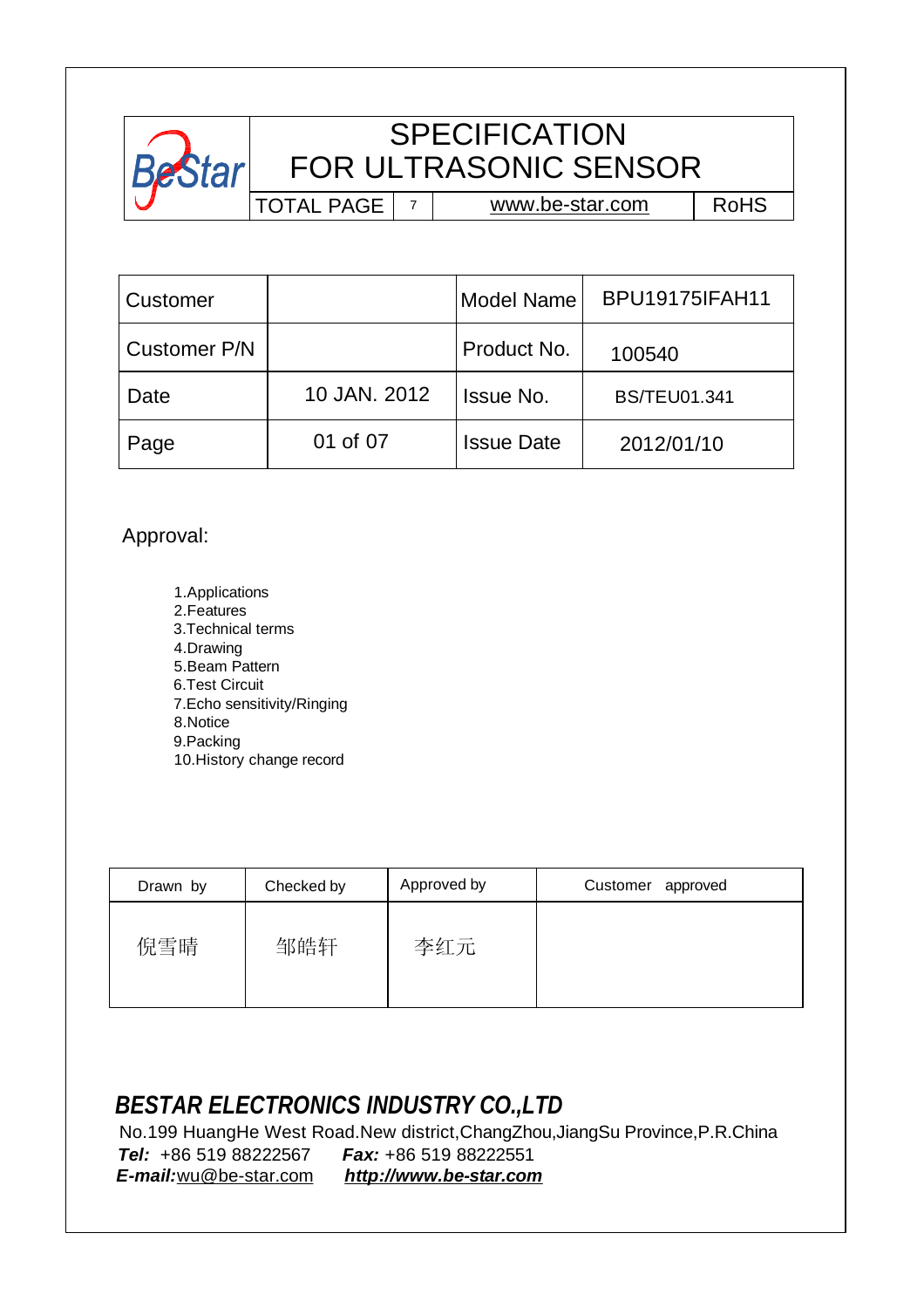## BPU19175IFAH11

## 1.Applications

- 1.1)Level measurement
- 1.2)Automation control
- 1.3)Proximity
- 1.4)Obstacle avoidance
- 1.5)Robotics



H

1

**Bestar** 

G

E

F

D

C

B

A

2.Features

#### 2.1) Rugged sealed constraction.

2.2) Cylindrical design allows for installation in various applications.

6 1 5 1 4 3 2

2.3) Short-range measurement capabilities.

### 3.Technical terms

| Item                     | Unit         | Specification                               |
|--------------------------|--------------|---------------------------------------------|
| Construction             |              | Water Proof                                 |
| Using Method             |              | Use<br>Dual                                 |
| <b>Center Frequency</b>  | <b>KHz</b>   | 175±10                                      |
| Receive Sensitivity Echo | $\vee$       | $\geq$ 1.0V (Tested under 200Vp-p, at 20cm) |
| Capacitance              | рf           | 450±25%                                     |
| Max.Input Voltage(Pulse) |              | 500Vp-p                                     |
| Directivity (-3dB)       | $\circ$      | 7±2                                         |
| Distance of Detection    |              | $0.1 - 2M$                                  |
| Protection class         |              | IP <sub>65</sub>                            |
| Material                 |              | Aluminum                                    |
| Operating Tem.Range      | $^{\circ}$ C | $-20 - +80$                                 |
| Storage Tem.Range        | °C           | $-35 - +85$                                 |

|                                                                                                               |            |       |             | Date:        | 2012.01.10 | <b>BPU19175IFAH11</b> |  |  |
|---------------------------------------------------------------------------------------------------------------|------------|-------|-------------|--------------|------------|-----------------------|--|--|
|                                                                                                               |            |       |             | Drawn by:    | 倪雪晴        |                       |  |  |
| A                                                                                                             | 2012.01.10 | 倪雪晴   |             | Checked by:  | 邹皓轩        | Ultrasonic Sensor     |  |  |
| Rev.                                                                                                          | Date       | Drawn | <b>Note</b> | Approved by: | 李红元        |                       |  |  |
| BESTAR ELECTRONICS INDUSTRY CO.,LTD<br>Page: 2 of 7<br>DRG NO: BS/TEU01.341<br>www.be-star.com wu@be-star.com |            |       |             |              |            |                       |  |  |
|                                                                                                               |            |       |             |              |            |                       |  |  |

# This print and information there in are proprietary to Bestar Electronics Industry Co., Ltd.<br>and shall not be used in whole or in part without its written content *This print and information there in are proprietary to Bestar Electronics Industry Co., Ltd. and shall not be used in whole or in part without its written content* E  $\overline{\mathsf{D}}$

C

B

G

F

H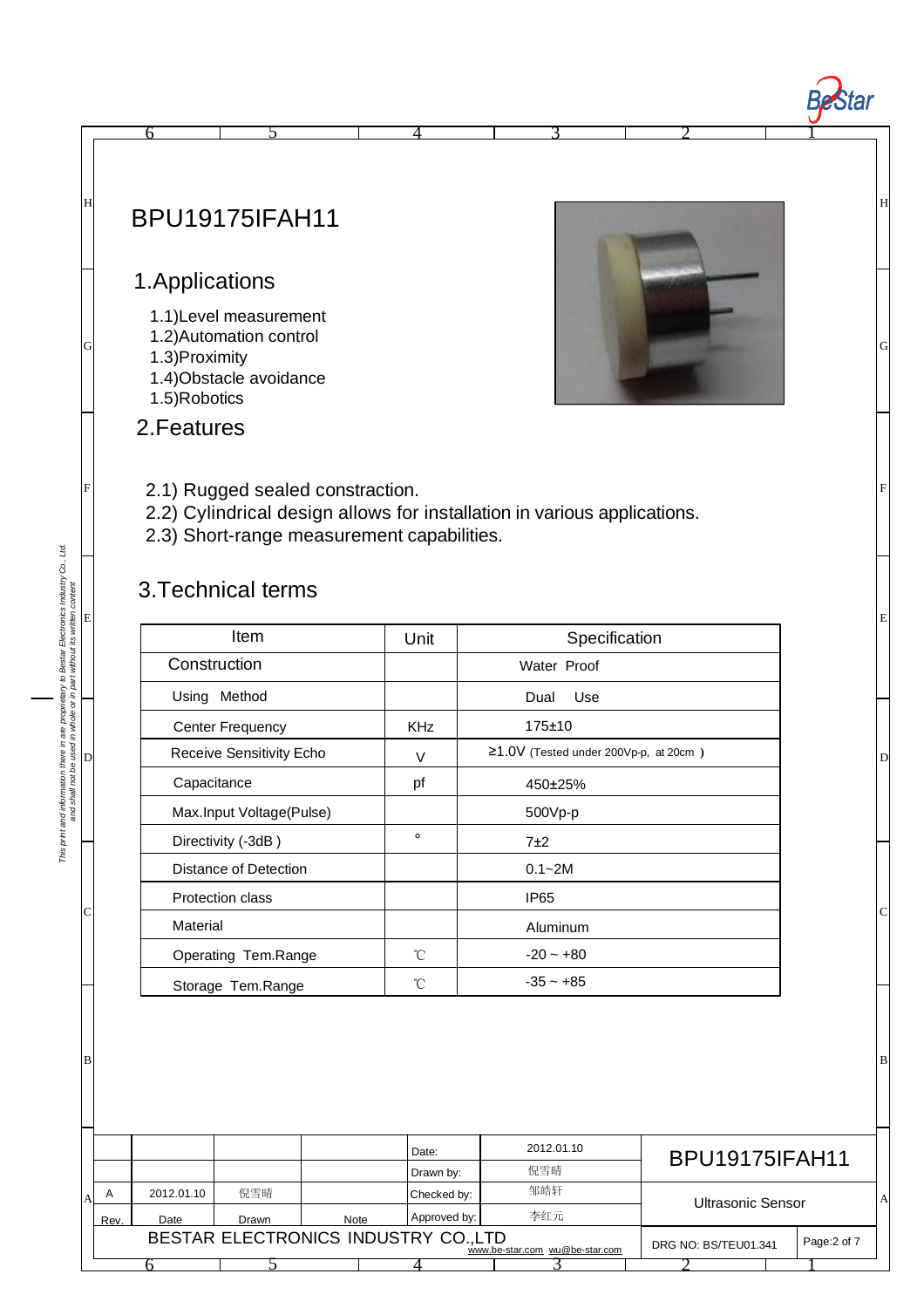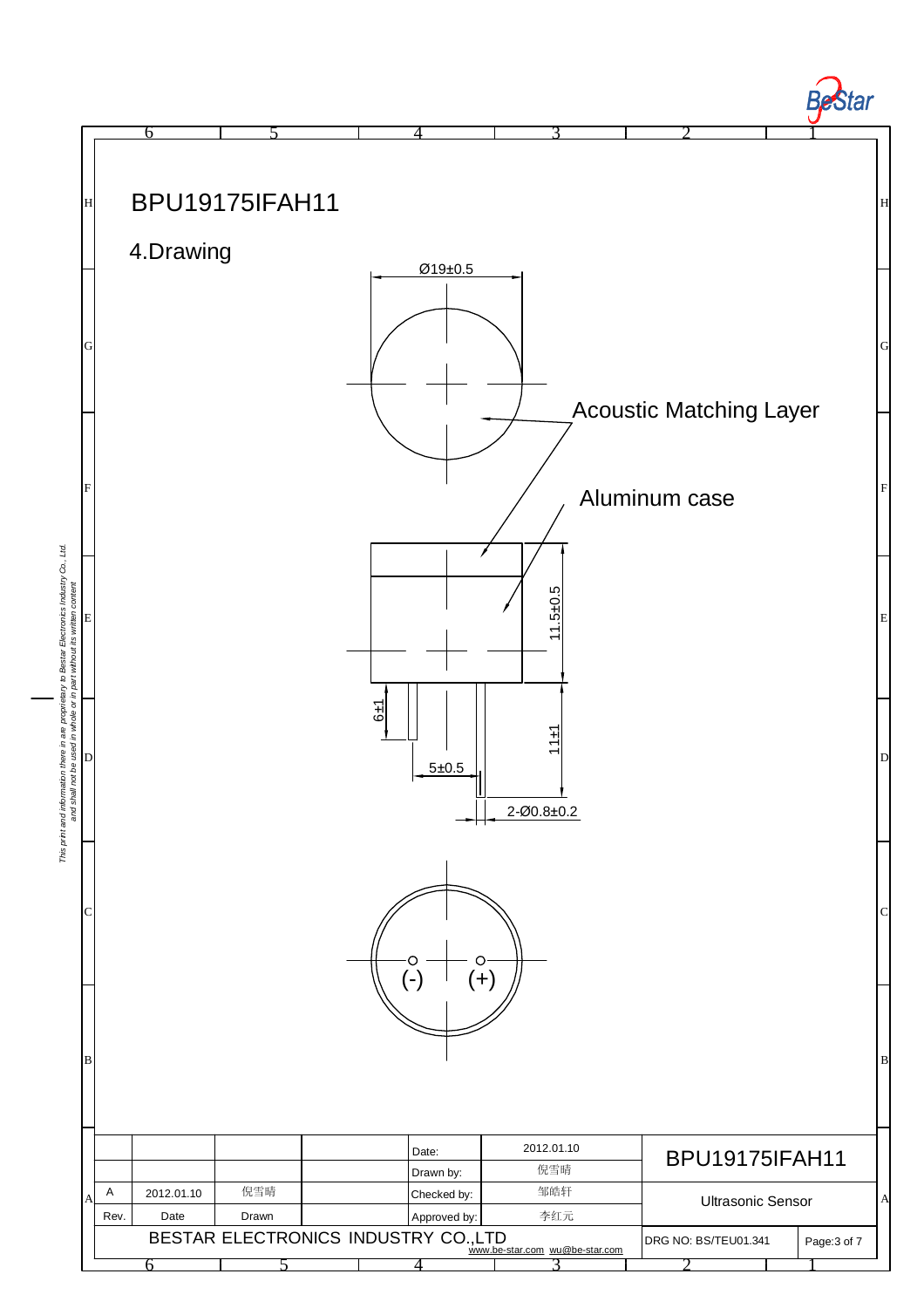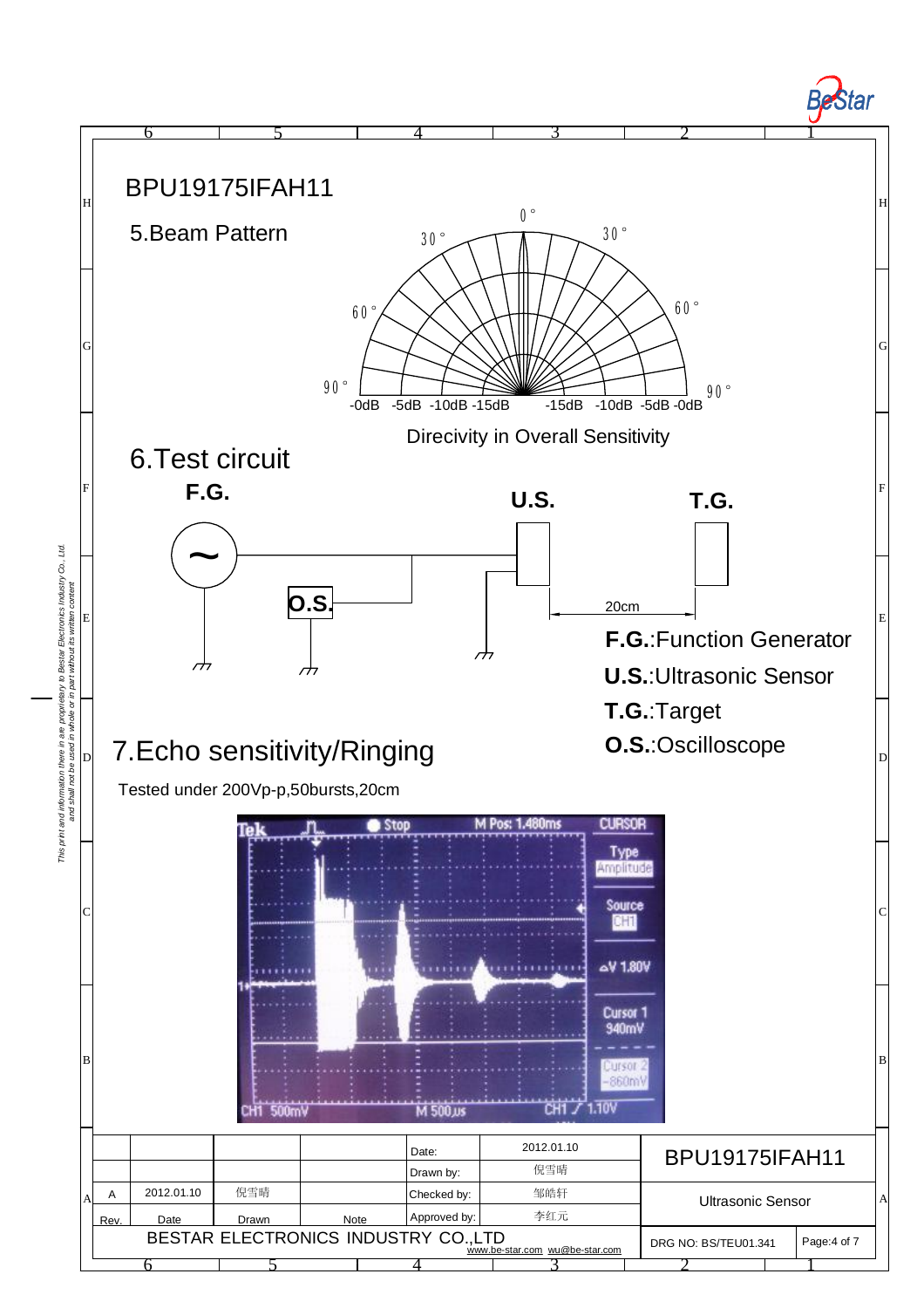## BPU19175IFAH11

#### 8. Notice

6

G

D

*This print and information there in are proprietary to Bestar Electronics Industry Co., Ltd. and shall not be used in whole or in part without its written content*

This print and information there in are proprietary to Bestar Electronics Industry Co., Ltd.<br>and shall not be used in whole or in part without its written content

C

B

E

F

H

8.1 Export Control <For customers outside The People's Republic of China> No BeStar products should be used or sold, through any channels, for use in the design, development, production, utilization, maintenance or operation of, or otherwise contribution to

4

5 1 4 3 2 1

(1) any weapons (Weapons of Mass Destruction [nuclear, chemical or biological weapons or missiles] or conventional weapons) or

G

 $\overline{D}$ 

C

B

E

F

H

(2)goods or systems specially designed or intended for military end-use or utilization by military end-users.

8.2 Please contact our sales representatives or product engineers before using the products in the specification or catalogue for the applications listed below, which require especially high reliability for the prevention of defects which might directly damage a third party's life, body or property, or when one of our products is intended for use in applications other than those specified in this specification.

a) Aircraft equipment or Aerospace equipment

b) Undersea equipment and Power plant equipment

c) Medical equipment and Transportation equipment (vehicles, trains, ships, etc.)

d)Traffic signal equipment i Disaster prevention / crime prevention equipment

e) Data-processing equipment including Application of similar complexity and/or reliability requirements to the applications listed above

8.3 Product specifications and catalogues are subject to change and our products in them may be discontinued without advance notice.

Please check with our sales representatives or product engineers before ordering. If there are any questions, please contact our sales representatives or product engineers.

8.4 Please read rating and CAUTION (for storage, operating, rating, soldering, mounting and handling) in this specifications in order to prevent smoking and/or burning, etc.

8.5 Please note that unless otherwise specified, we shall assume no responsibility whatsoever for any conflict or dispute that may occur in connection with the effect of our and/or a third party's intellectual property rights and other related rights in consideration of your use of our products and/or information described or contained in our specifications and catalogues. In this connection, no representation shall be made to the effect that any third parties are authorized to use the rights mentioned above under licenses without our consent.

8.6 No ozone depleting substances (ODS) under the Montreal Protocol are used in our manufacturing process.

|    |                                                                                                              |            |       |             | Date:        | 2012.01.10 | <b>BPU19175IFAH11</b> |                   |  |  |
|----|--------------------------------------------------------------------------------------------------------------|------------|-------|-------------|--------------|------------|-----------------------|-------------------|--|--|
|    |                                                                                                              |            |       |             | Drawn by:    | 倪雪晴        |                       |                   |  |  |
| Al | А                                                                                                            | 2012.01.10 | 倪雪晴   |             | Checked by:  | 邹皓轩        |                       | Ultrasonic Sensor |  |  |
|    | Rev.                                                                                                         | Date       | Drawn | <b>Note</b> | Approved by: | 李红元        |                       |                   |  |  |
|    | BESTAR ELECTRONICS INDUSTRY CO.,LTD<br>Page:5 of 7<br>DRG NO: BS/TEU01.341<br>www.be-star.com wu@be-star.com |            |       |             |              |            |                       |                   |  |  |
|    |                                                                                                              |            |       |             |              |            |                       |                   |  |  |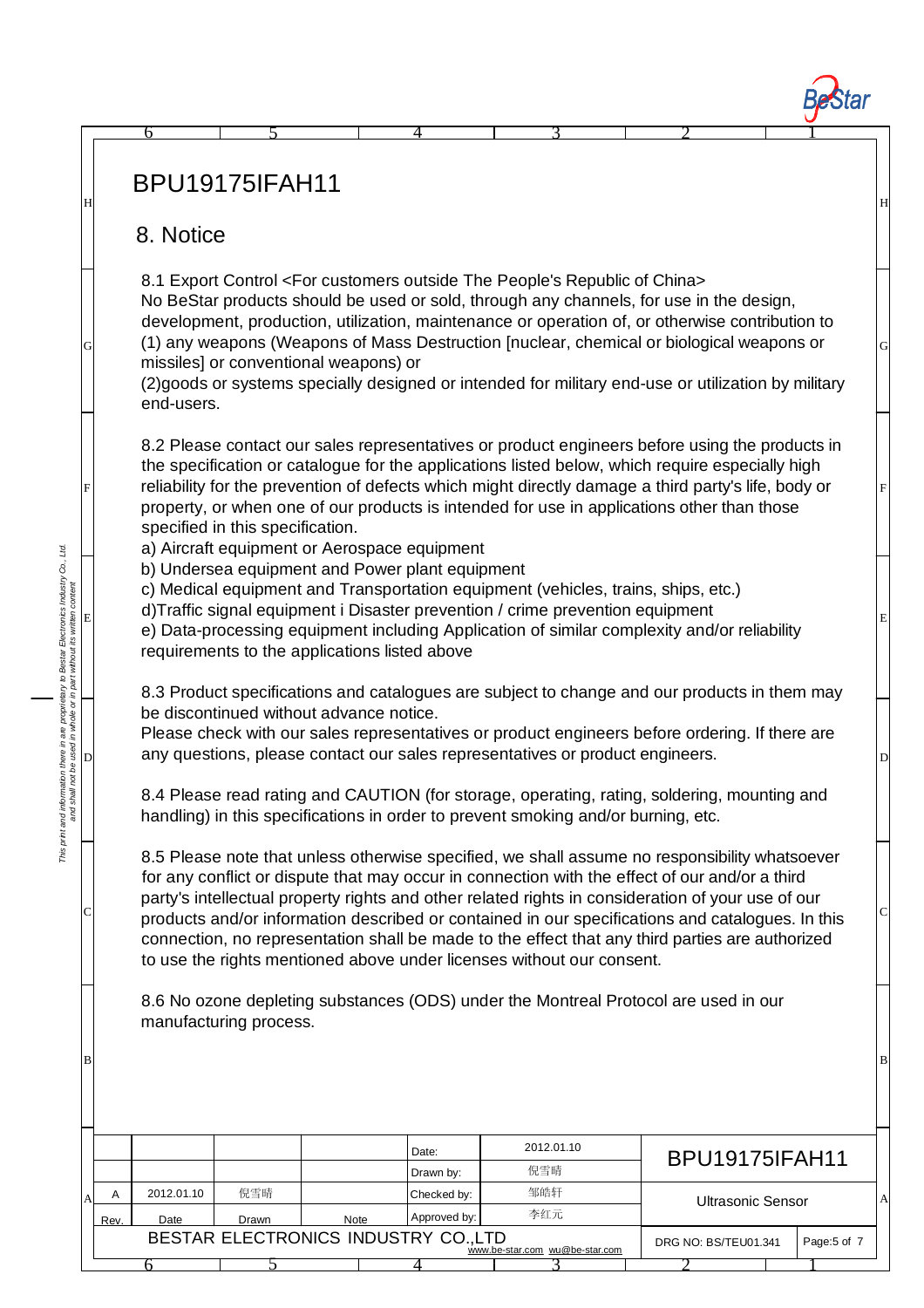